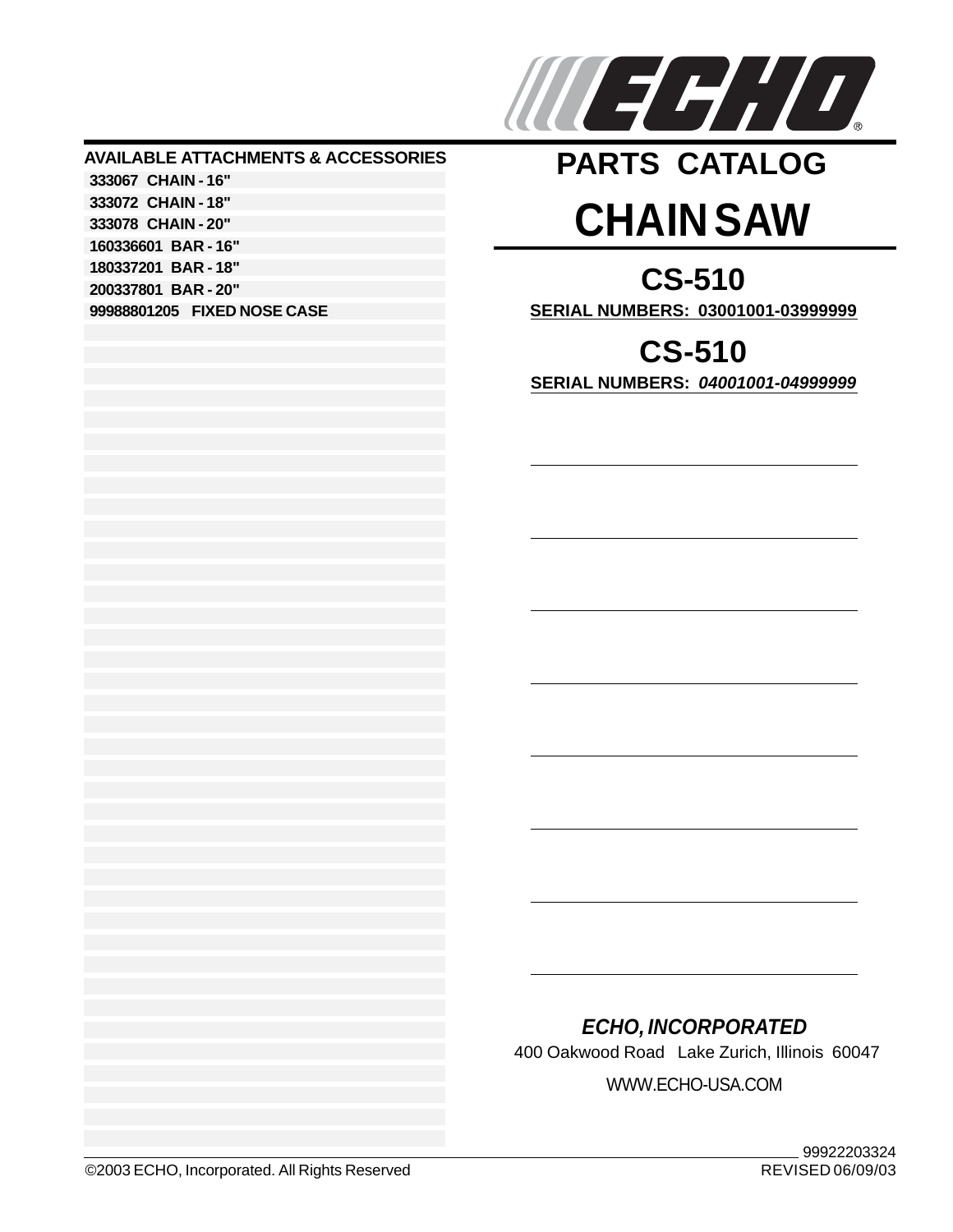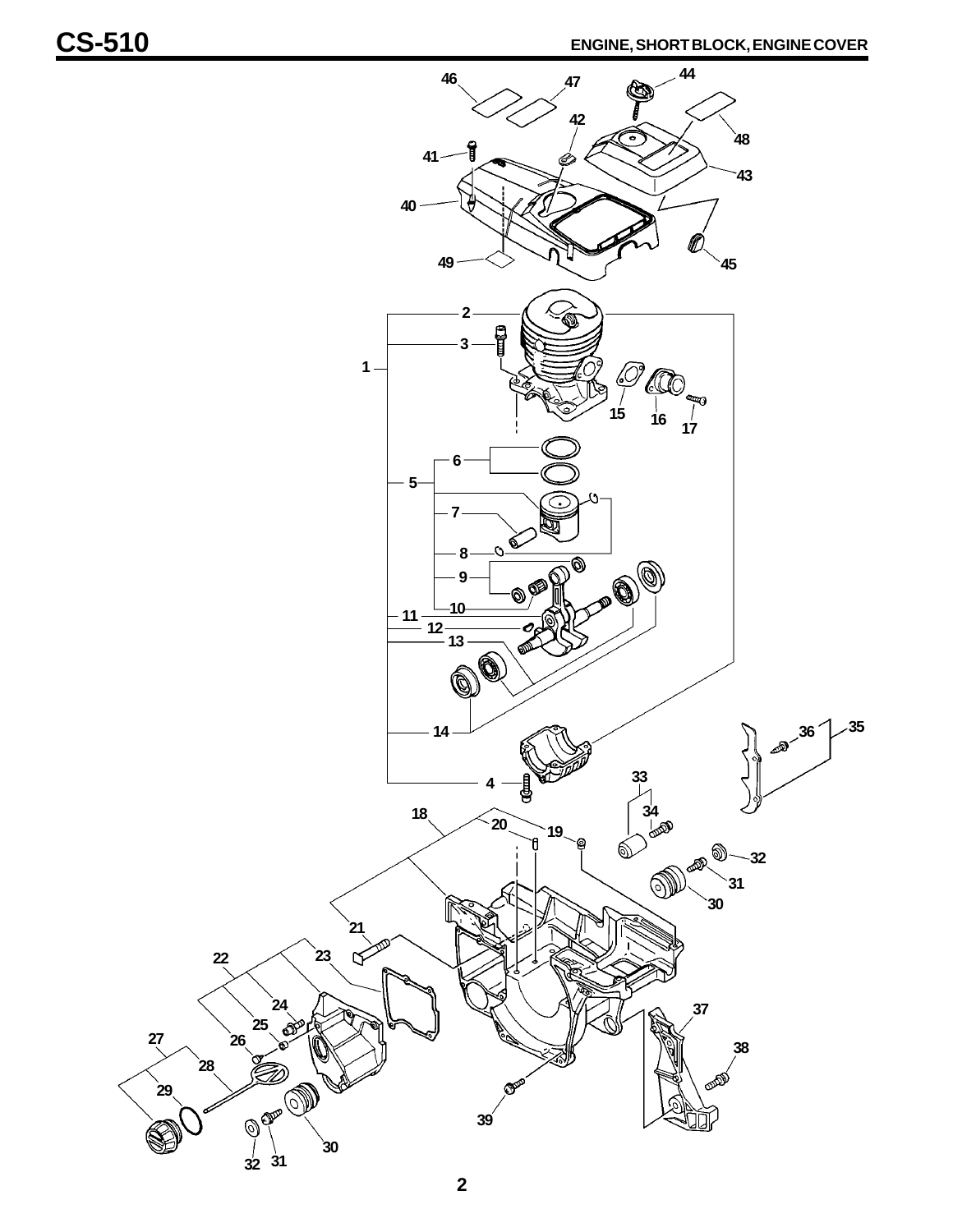$1<sup>1</sup>$ 2 3 4 5 6 7 8 9 10 11 12 13 14 15 16 17 18 19 20 21 22 23 24 25 26 27 28 29 30 31 32 33 34 35 36 37 38 39 40 41 42 43 44 45 OPTIONAL ENGINE REPOWER SB1055 1 SHORT BLOCK INCLUDES ITEMS 2-14 P021002220 1 CRANKCASE KIT INCLUDES ITEMS 2-4 90016205022 4 BOLT 5X22 90010605020 4 BOLT 5X20 P021001060 1 PISTON KIT INCLUDES ITEMS 6-10 10001139730 2 RING, PISTON V609000000 1 PIN, PISTON 10001532330 2 CIRCLIP, PISTON PIN V308000010 2 SPACER V556000000 1 BEARING, NEEDLE P021001070 1 CRANKSHAFT ASY 10014230830 1 KEY, WOODRUFF 90081036202 2 BEARING, BALL V508000000 2 OIL SEAL 13001639930 1 GASKET, INTAKE 13051039932 1 ADAPTER, INTAKE 90023805012 2 SCREW 5X12 10400539333 1 ENGINE COVER ASY INCLUDES ITEMS 19-21 43601838330 2 DOWEL PIN 10021503930 2 DOWEL PIN 43301119830 2 STUD, GUIDE BAR 43600539332 1 OIL TANK ASY INCLUDES ITEMS 23-26 43601938330 1 GASKET, OIL TANK 90016204016 3 BOLT 4X16 43601838330 1 DOWEL PIN 43611413930 1 VALVE, CHECK 43600165630 1 TANK CAP ASY INCLUDES ITEMS 28-29 13105119830 1 LINK 90072502025 1 O-RING 10092138330 2 CUSHION 10091533930 2 SCREW 10091838330 2 CAP, CUSHION 43300019831 1 CHAIN CATCHER KIT INCLUDES ITEM 34 90022005018 1 SCREW 5X18 88020038330 1 SPIKED BUMPER KIT INCLUDES ITEM 36 90010505012 2 BOLT 5X12 43304539331 1 COVER 90023805016 1 SCREW 5X16 90023805016 2 SCREW 5X16 A160000200 1 COVER, CYLINDER 16389038330 3 BOLT 5 V135000010 1 GROMMET A232000000 1 LID, CLEANER A235000000 1 KNOB, CLEANER LID 13033832430 1 PLUG, COVER

X524000400 1 LABEL

89019130131 1 LABEL, KICK BACK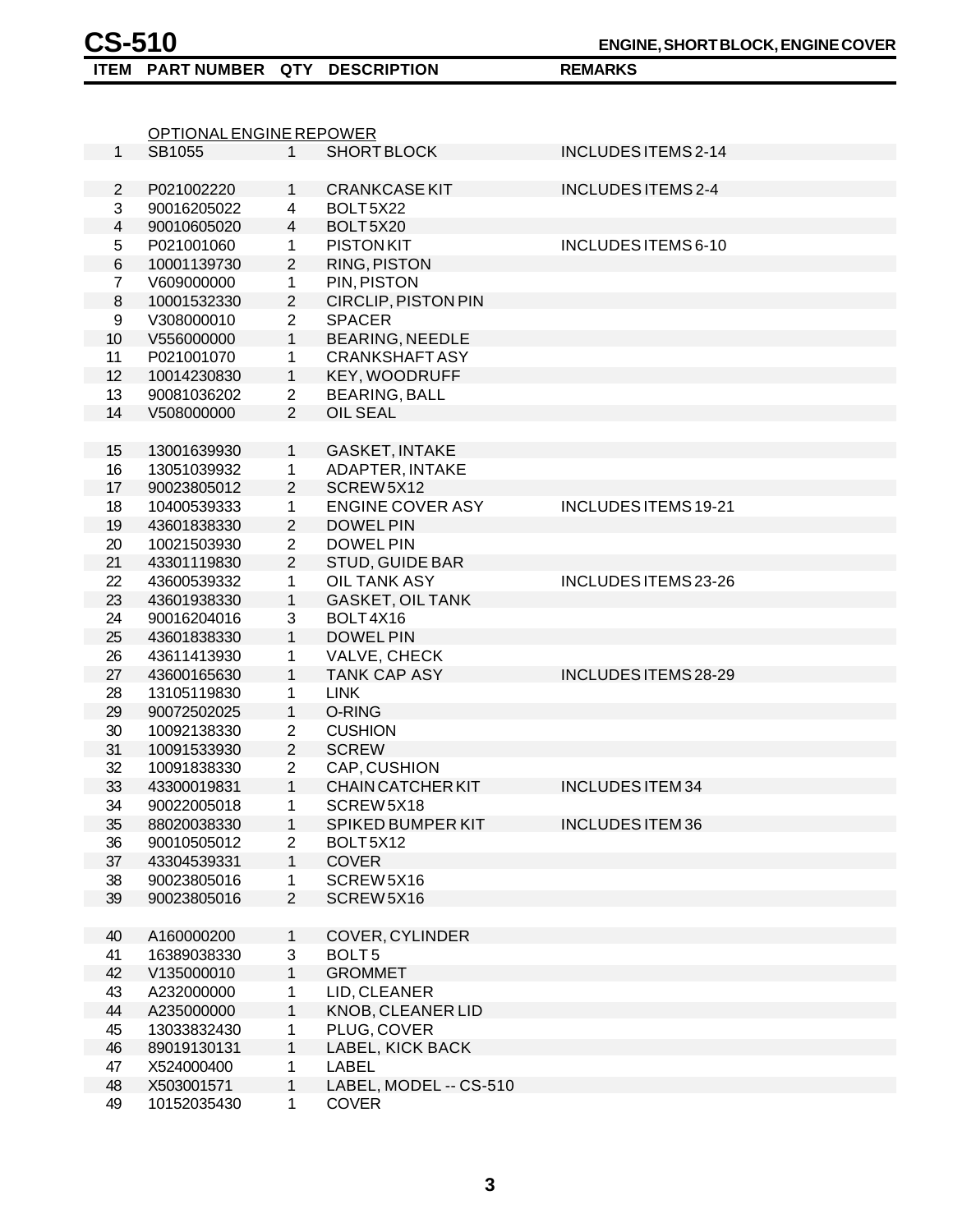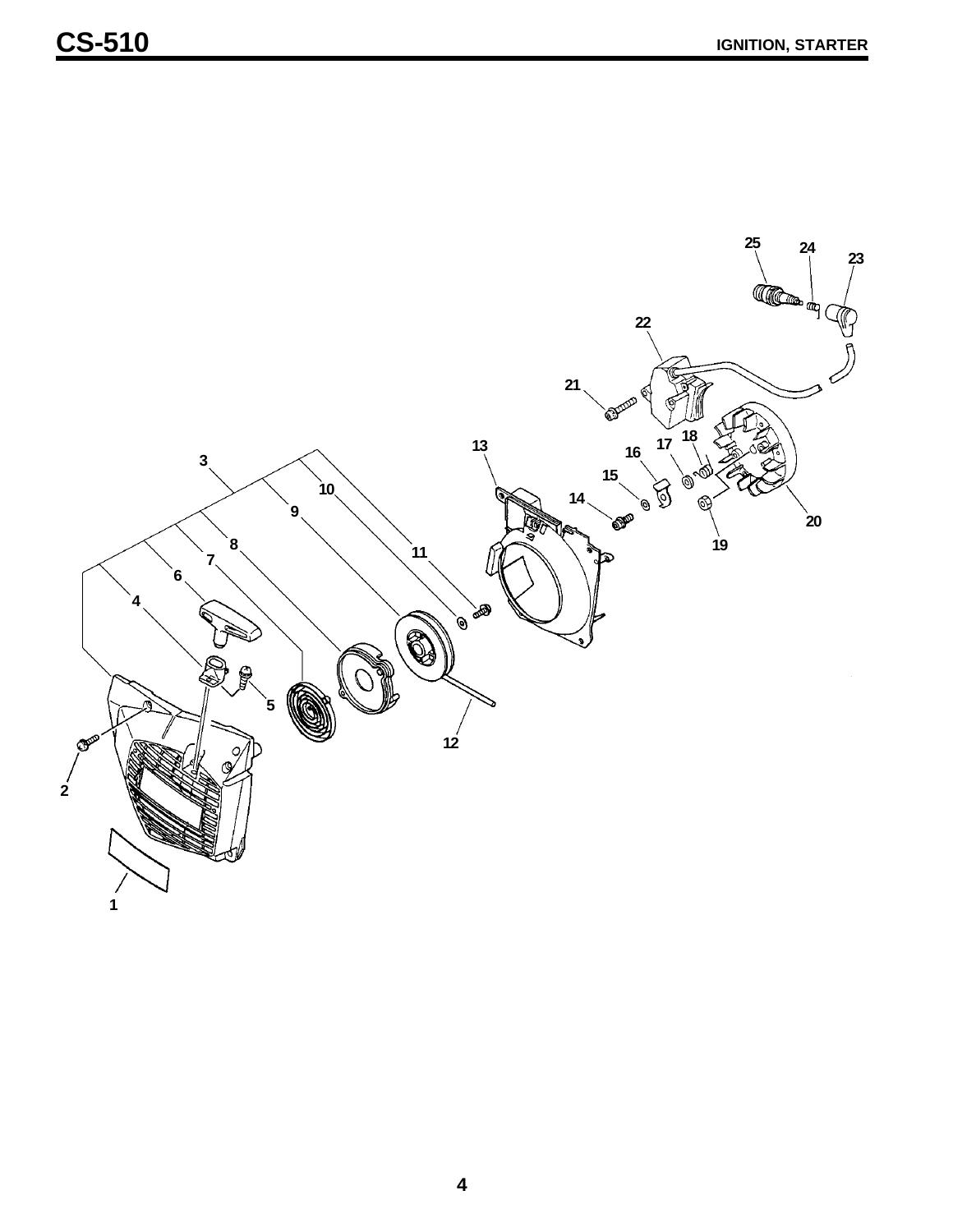| 1              | X502000010  | 1              | LABEL, ECHO                                                          |
|----------------|-------------|----------------|----------------------------------------------------------------------|
| $\overline{2}$ | 90023805018 | 4              | SCREW5X18                                                            |
| 3              | 17720039334 | 1              | INCLUDES ITEMS 4-12<br>STARTER ASY                                   |
| 4              | 17722737930 | 1              | GUIDE, ROPE                                                          |
| 5              | 90029603014 | 1              | SCREW3X14                                                            |
| 6              | 17722835430 | 1              | <b>GRIP, STARTER</b>                                                 |
| $\overline{7}$ | 17722035430 | 1              | SPRING, REWIND                                                       |
| 8              | 17722138330 | 1              | PLATE, STARTER                                                       |
| 9              | 17721538330 | 1              | DRUM, STARTER                                                        |
| 10             | 17721402830 | $\mathbf{1}$   | <b>WASHER</b>                                                        |
| 11             | 90023805012 | 1              | SCREW5X12                                                            |
| 12             | 17722605310 | 1              | ROPE, STARTER 3.5mm(9/64") X 960mm(37-7/8"), BULK OPTION:99944445000 |
| 13             | A172000060  | 1              | COVER, FAN                                                           |
| 14             | 90016205014 | $\overline{2}$ | BOLT5X14                                                             |
| 15             | 90060300005 | $\overline{2}$ | <b>WASHER 5</b>                                                      |
| 16             | 17721819830 | $\overline{2}$ | PAWL, STARTER                                                        |
| 17             | 17724704630 | $\overline{2}$ | SPACER, RATCHET                                                      |
| 18             | 17723435430 | $\overline{2}$ | SPRING, RETURN                                                       |
| 19             | 90051500008 | 1              | <b>FLANGE NUT 8</b>                                                  |
| 20             | A409000030  | $\mathbf{1}$   | <b>FLYWHEEL</b>                                                      |
| 21             | 90016204030 | $\overline{2}$ | BOLT4X30                                                             |
| 22             | A411000030  | 1              | COIL, IGNITION                                                       |
| 23             | 15901201620 | 1              | CAP, SPARK PLUG                                                      |
| 24             | 15901103432 | $\mathbf{1}$   | TERMINAL, SPARK PLUG CAP                                             |
| 25             | 15901010630 | 1              | SPARK PLUG -- BPM-7A                                                 |
| 25             | RCJ-6Y      | $\mathcal I$   | CANADA SERIAL NUMBERS: 07001001-07999999<br>SPARK PLUG               |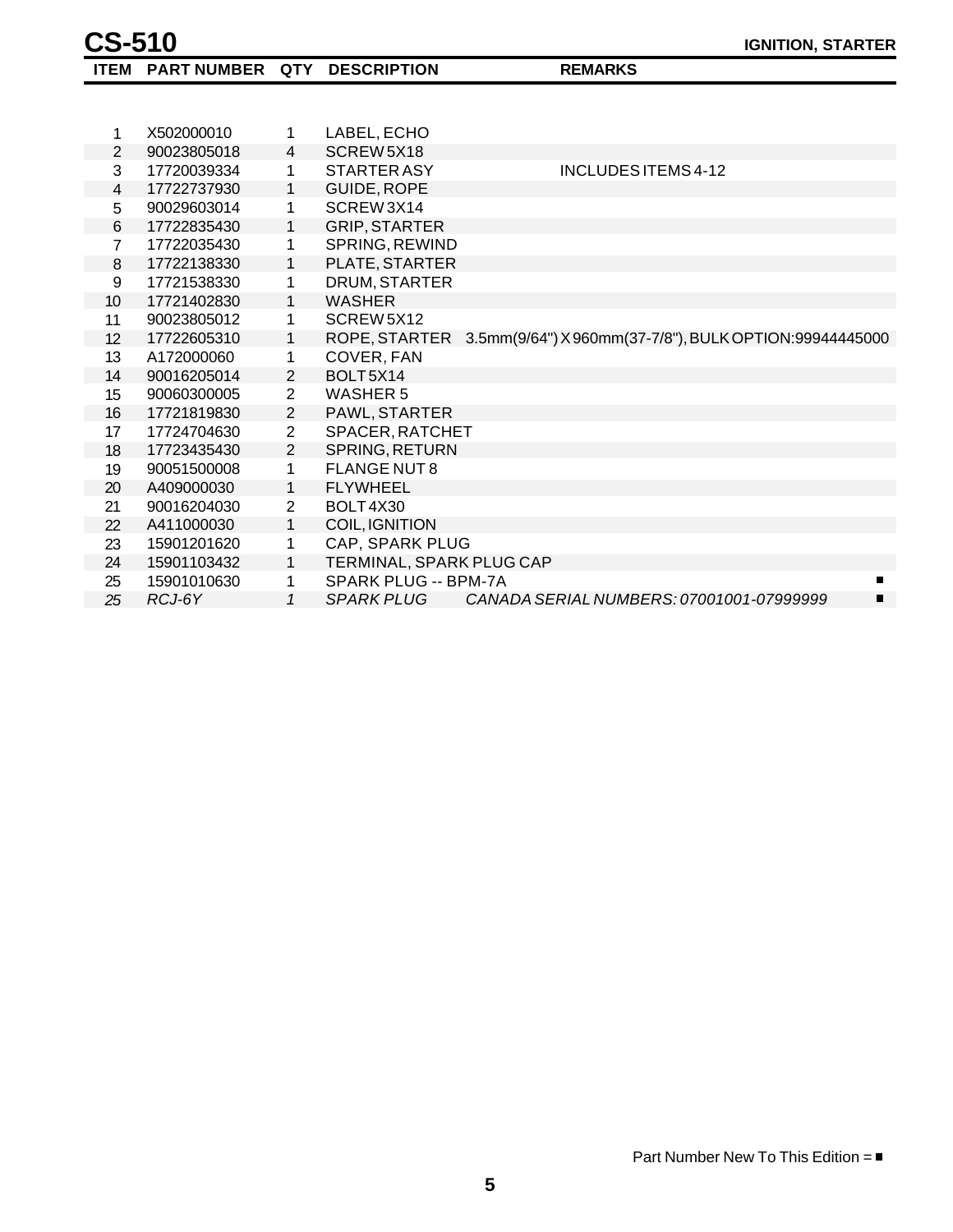

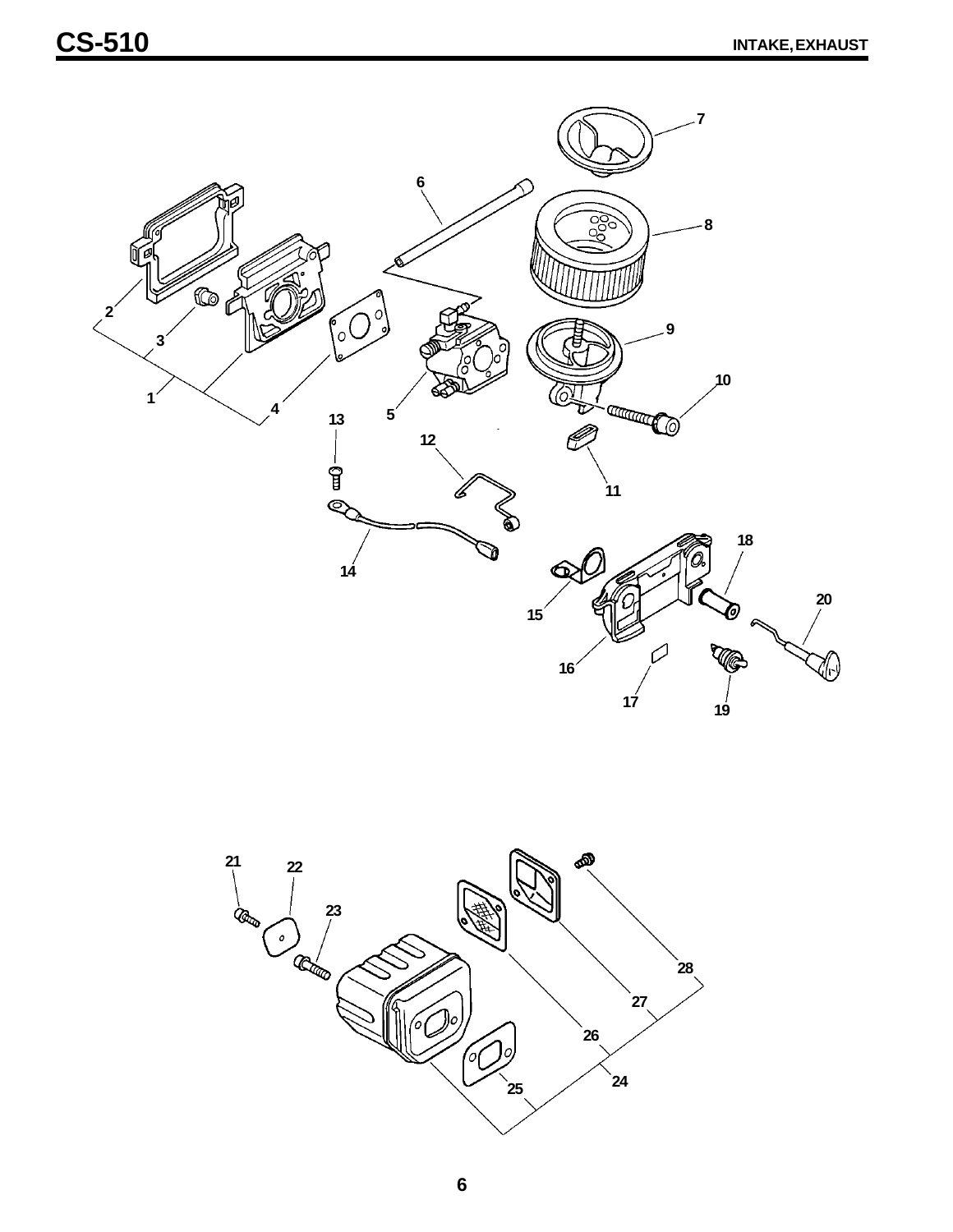| <b>CS-510</b> |                                |  |
|---------------|--------------------------------|--|
|               | ITEM PARTNUMBER QTY DESCRIPTIC |  |

*REMARKS* 

| 1              | 13000038330 | 1              | <b>INSULATOR KIT</b>              | <b>INCLUDES ITEMS 1-4</b> |
|----------------|-------------|----------------|-----------------------------------|---------------------------|
| $\overline{2}$ | 13036638330 | 1              | <b>CUSHION</b>                    |                           |
| $\mathbf{3}$   | 13002033330 | $\overline{2}$ | <b>NUT</b>                        |                           |
| $\overline{4}$ | 13001038330 | 1              | <b>GASKET, INTAKE</b>             |                           |
| 5              | A021000220  | 1              | CARBURETOR -- WT-954              |                           |
| $\,6$          | 13011038330 | 1              | PIPE, IMPULSE                     |                           |
| $\overline{7}$ | 13040538331 | 1              | <b>BRACKET, AIR CLEANER</b>       |                           |
| 8              | 13031038331 | 1              | FILTER, AIR                       |                           |
| 9              | A204000002  | 1              | ELBOW, CARBURETOR                 |                           |
| 10             | 90016205050 | $\overline{2}$ | BOLT <sub>5</sub> X <sub>50</sub> |                           |
| 11             | 13043038330 | 1              | <b>CUSHION</b>                    |                           |
| 12             | C454000041  | 1              | ROD, THROTTLE                     |                           |
| 13             | 90022004006 | 1              | SCREW4X6                          |                           |
| 14             | 16201038331 | 1              | LEAD, GROUND                      |                           |
| 15             | 16341338930 | 1              | PLATE, SWITCH                     |                           |
| 16             | 16381038932 | 1              | <b>BRACKET, SWITCH</b>            |                           |
| 17             | 89015737330 | 1              | LABEL, SWITCH                     |                           |
| 18             | 17881014532 | 1              | <b>GROMMET</b>                    |                           |
| 19             | 16340038330 | 1              | <b>SWITCH, IGNITION</b>           |                           |
| 20             | A241000000  | 1              | KNOB, CHOKE                       |                           |
|                |             |                |                                   |                           |
| 21             | 90010504006 | 1              | BOLT4X6                           |                           |
| 22             | 14571160631 | 1              | <b>PLATE</b>                      |                           |
| 23             | 90010505014 | 2              | BOLT5X14                          |                           |
| 24             | P021002370  | $\mathbf{1}$   | <b>MUFFLER ASY</b>                | INCLUDES ITEMS 25-28      |
| 25             | 14551035431 | 1              | <b>GASKET, MUFFLER</b>            |                           |
| 26             | 14588439330 | $\mathbf{1}$   | <b>SCREEN</b>                     |                           |
| 27             | A303000020  | 1              | LID, MUFFLER                      |                           |
| 28             | 90025004008 | $\overline{2}$ | SCREW4X8                          |                           |
|                |             |                |                                   |                           |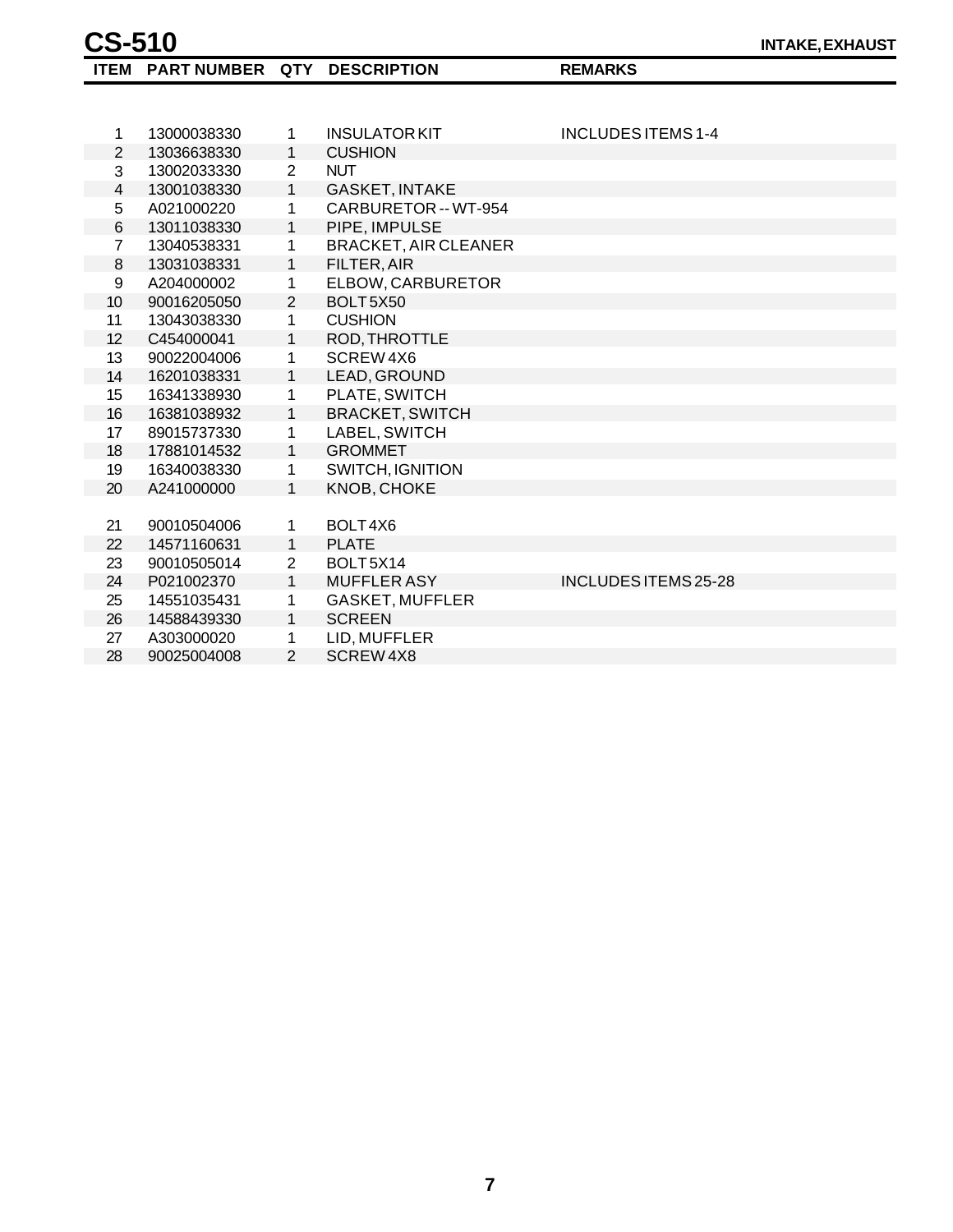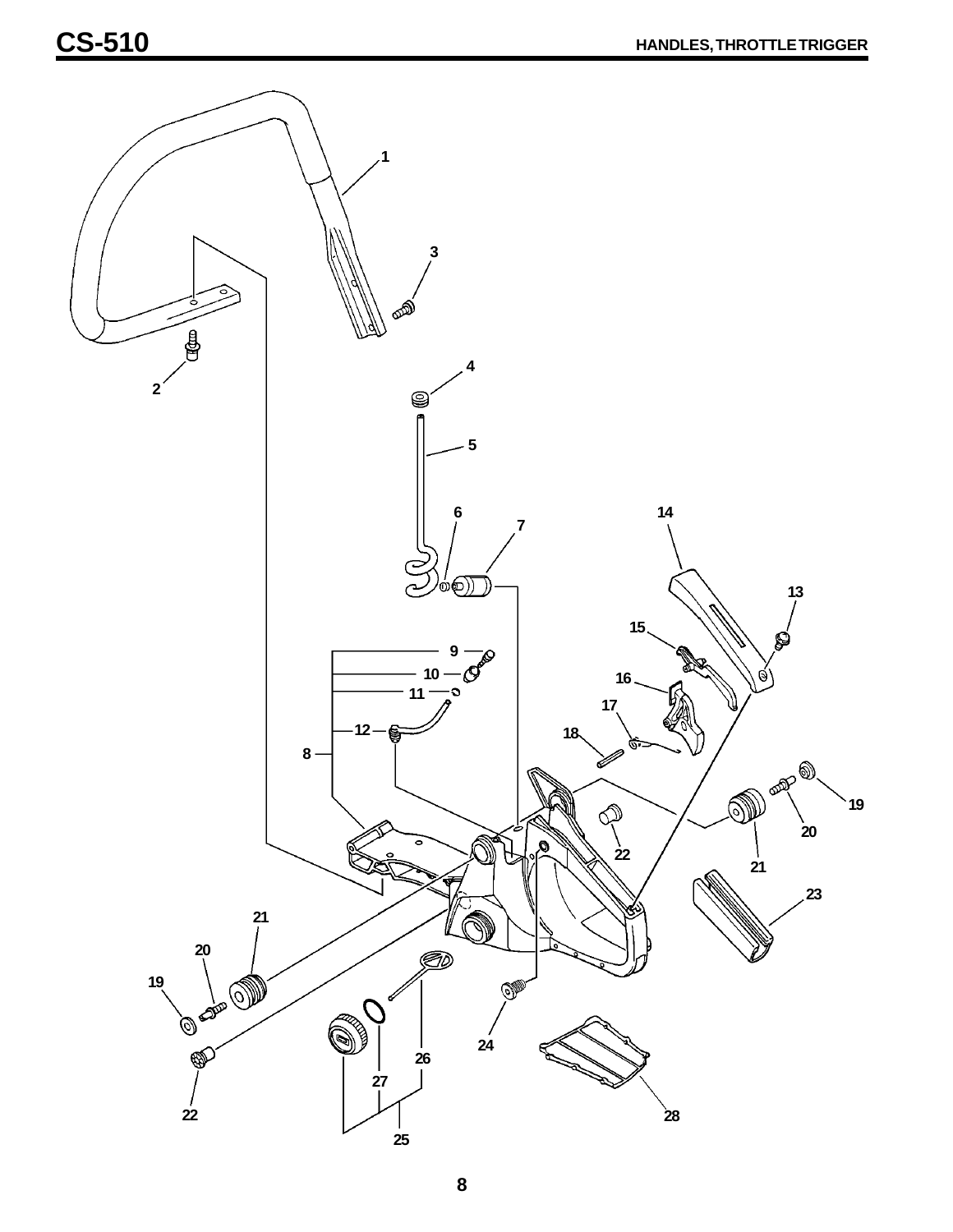**ITEM PART NUMBER QTY DESCRIPTION REMARKS**

| 1                | C400000010  | 1              | HANDLE, FRONT             |                      |
|------------------|-------------|----------------|---------------------------|----------------------|
| $\overline{2}$   | 9114505016  | $\overline{2}$ | <b>BOLT, SELF TAPPING</b> |                      |
| 3                | 9114505020  | $\overline{2}$ | <b>BOLT, SELF TAPPING</b> |                      |
| 4                | 13211504920 | $\mathbf{1}$   | <b>GROMMET</b>            |                      |
| 5                | 13201038331 | 1              | <b>PIPE</b>               |                      |
| 6                | 13201326630 | $\mathbf{1}$   | <b>CLIP</b>               |                      |
| $\overline{7}$   | 13120519830 | 1              | FILTER, FUEL              |                      |
| $\,8\,$          | 35110139332 | $\mathbf{1}$   | <b>REAR HANDLE ASY</b>    | INCLUDES ITEMS 9-12  |
| $\boldsymbol{9}$ | A356000030  | $\mathbf{1}$   | VALVE, CHECK              |                      |
| 10               | 13132840630 | 1              | COVER, VENT               |                      |
| 11               | 13201326630 | 1              | <b>CLIP</b>               |                      |
| 12 <sup>2</sup>  | 13201239330 | $\mathbf{1}$   | PIPE, W/GROMMET           |                      |
| 13               | 90025304014 | 1              | SCREW4X14                 |                      |
| 14               | 35115535430 | $\mathbf{1}$   | COVER, HANDLE             |                      |
| 15               | 17809037930 | 1              | LOCKOUT, THROTTLE CONTROL |                      |
| 16               | C450000000  | 1              | <b>TRIGGER, THROTTLE</b>  |                      |
| 17               | 17804335430 | 1              | SPRING, THROTTLE RETURN   |                      |
| 18               | 90034540030 | 1              | SPRING PIN 4X30           |                      |
| 19               | 10091838330 | $\overline{2}$ | CAP, CUSHION              |                      |
| 20               | 10091532530 | $\overline{2}$ | <b>BOLT</b>               |                      |
| 21               | 10092138330 | $\overline{2}$ | <b>CUSHION</b>            |                      |
| 22               | 10091038330 | $\overline{2}$ | <b>CUSHION</b>            |                      |
| 23               | 35111119830 | 1              | GRIP, HANDLE              |                      |
| 24               | V162000040  | $\mathbf{1}$   | <b>PLUG</b>               |                      |
| 25               | 13100437931 | 1              | FUEL TANK CAP ASY         | INCLUDES ITEMS 26-27 |
| 26               | 13105119830 | 1              | <b>LINK</b>               |                      |
| 27               | 90072000022 | 1              | O-RING <sub>22</sub>      |                      |
| 28               | C418000000  | 1              | SHIELD, SNOW              |                      |
|                  |             |                |                           |                      |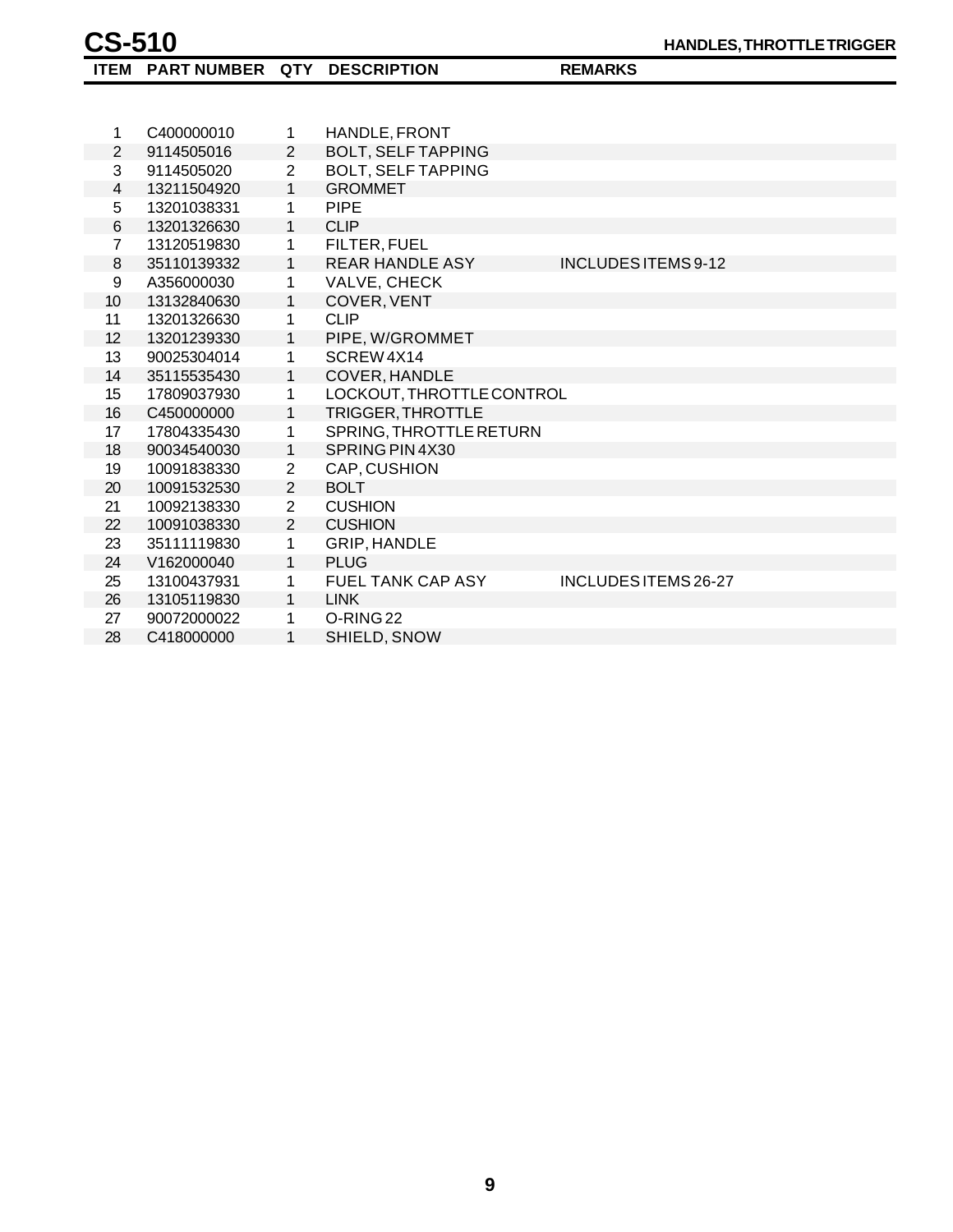

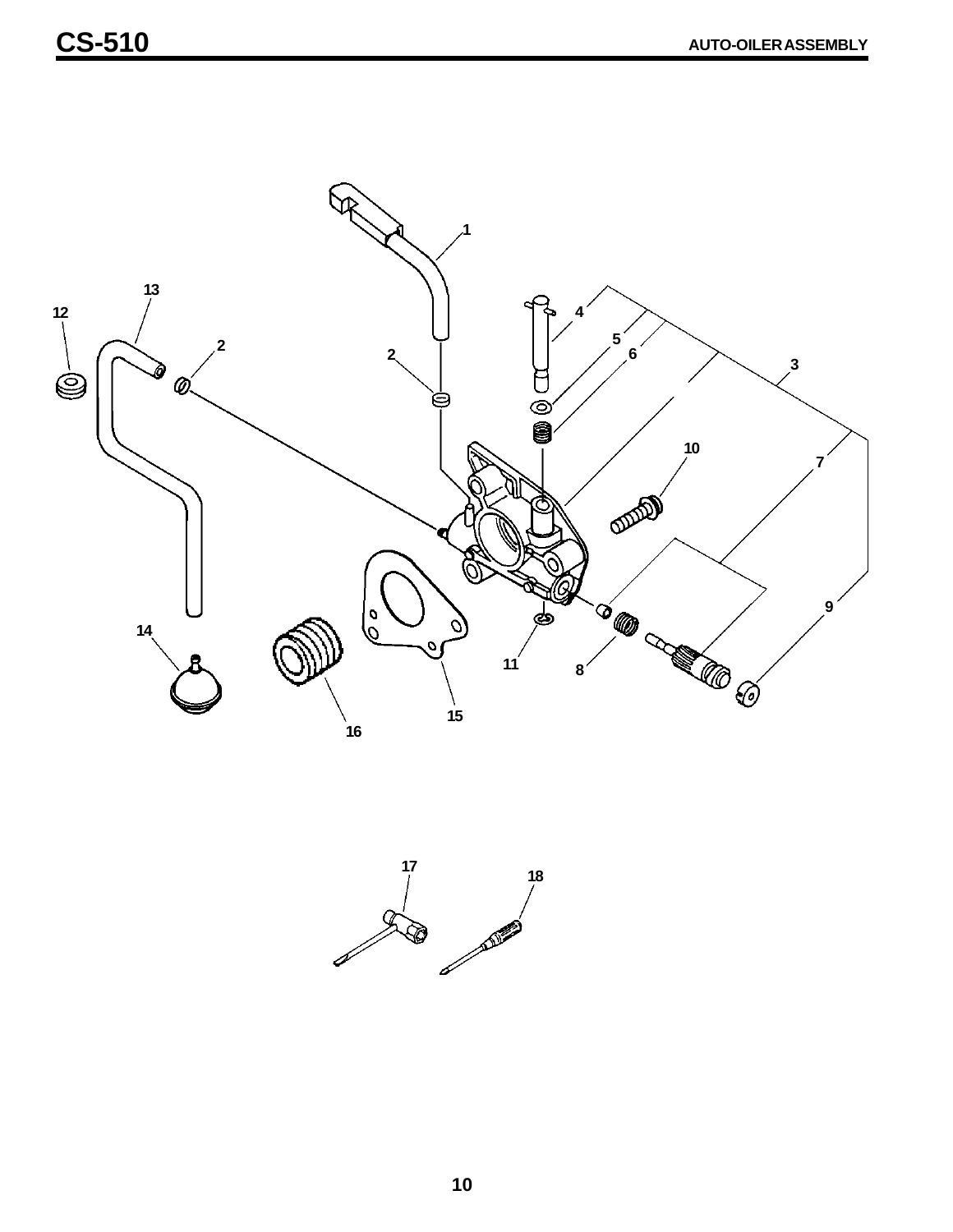| 1                 | 43722938331 | 1 | PIPE, OIL DISCHARGE   |                    |
|-------------------|-------------|---|-----------------------|--------------------|
| 2                 | 13201326630 | 2 | <b>CLIP</b>           |                    |
| 3                 | 43700238330 | 1 | <b>AUTO-OILER ASY</b> | INCLUDES ITEMS 4-9 |
| $\overline{4}$    | 43701638330 | 1 | NEEDLE, ADJUST        |                    |
| 5                 | 43702937330 | 1 | <b>WASHER</b>         |                    |
| 6                 | 43701537330 | 1 | <b>SPRING</b>         |                    |
| 7                 | 43702437330 | 1 | <b>PLUNGER</b>        |                    |
| 8                 | 43701938330 | 1 | <b>SPRING</b>         |                    |
| 9                 | 43706238330 | 1 | CAP, OIL PUMP         |                    |
| 10 <sup>°</sup>   | 90022304016 | 2 | <b>SCREW</b>          |                    |
| 11                | 12312715030 | 1 | <b>RING</b>           |                    |
| $12 \overline{ }$ | 13211512330 | 1 | <b>GROMMET</b>        |                    |
| 13                | 43721038330 | 1 | PIPE, FUEL            |                    |
| 14                | 43620514730 | 1 | STRAINER, OIL         |                    |
| 15 <sup>15</sup>  | 17531038330 | 1 | PLATE, SEAL           |                    |
| 16                | V652000000  | 1 | GEAR, WORM            |                    |
| 17                | 89541006960 | 1 | WRENCH, W/SCREWDRIVER |                    |
| 18                | 89581203930 | 1 | <b>SCREWDRIVER</b>    |                    |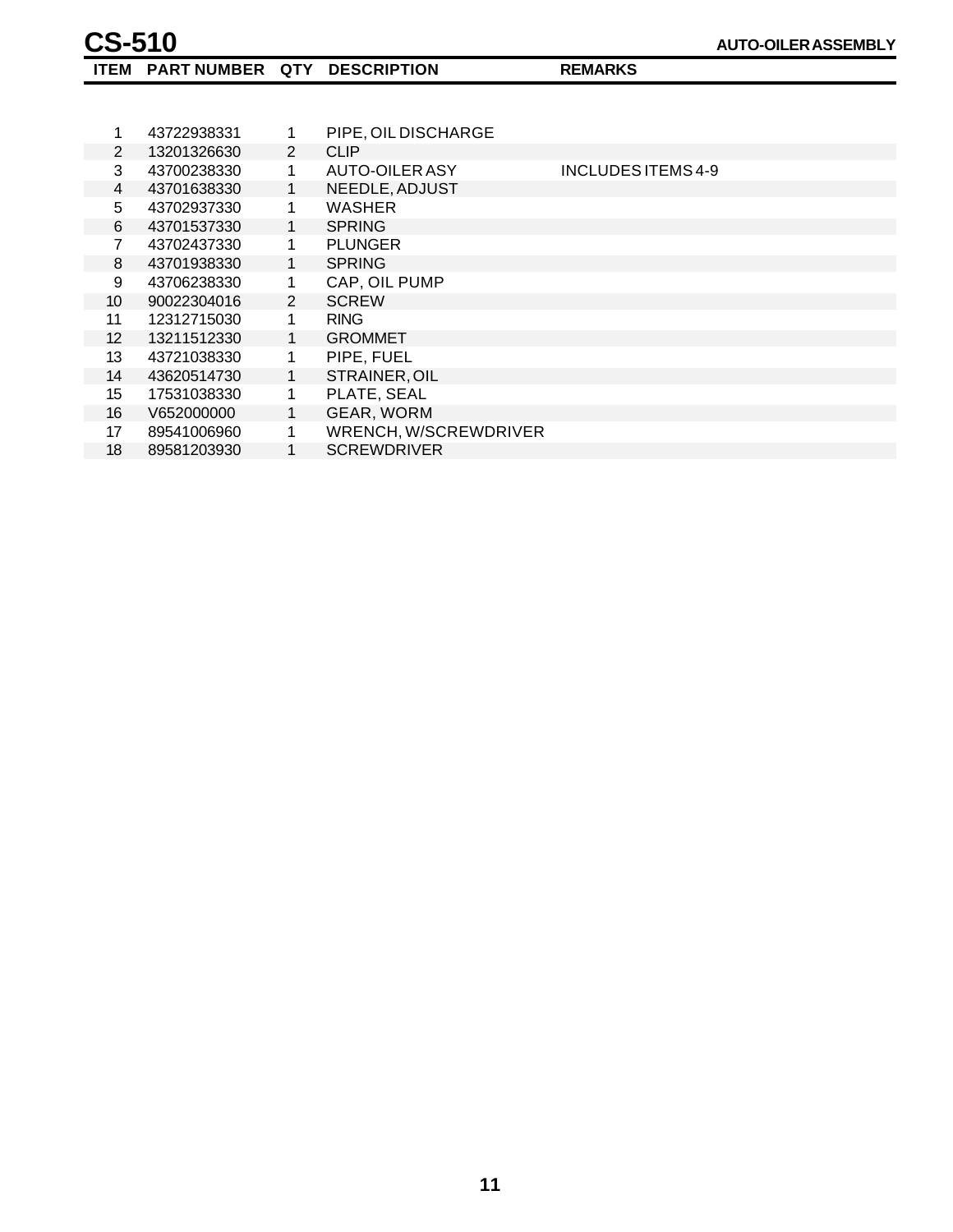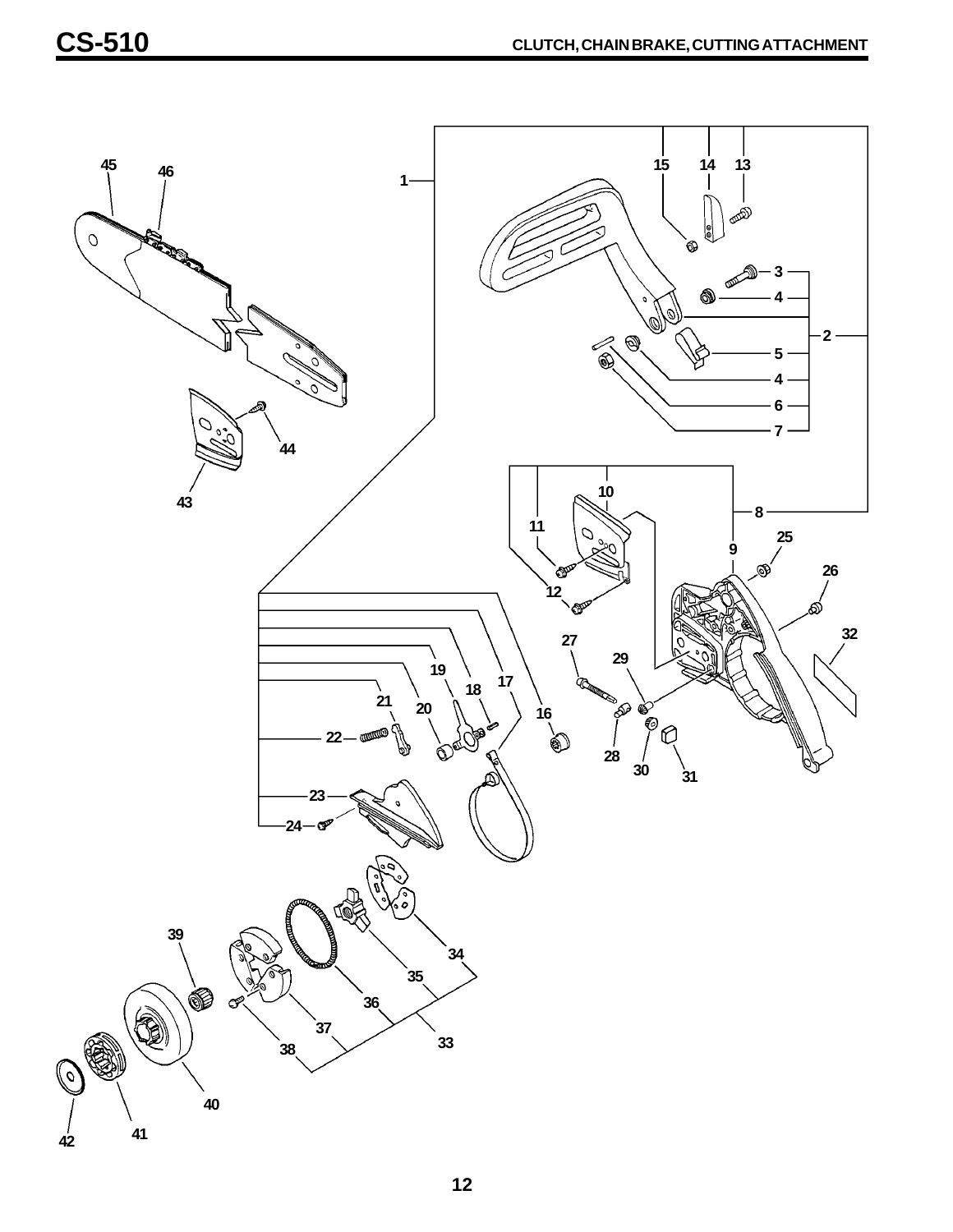|                     |                           |                   | <b>CHAIN BRAKE ASY</b>                    |                                           |
|---------------------|---------------------------|-------------------|-------------------------------------------|-------------------------------------------|
| 1                   | 43310039033               | 1<br>$\mathbf{1}$ | <b>BRAKE LEVER ASY</b>                    | INCLUDES ITEMS 2-24<br>INCLUDES ITEMS 3-7 |
| $\overline{2}$<br>3 | 43320139031<br>9131805032 | 1                 | <b>SCREW</b>                              |                                           |
| 4                   | 43316739130               | $\overline{2}$    | <b>SPACER</b>                             |                                           |
| 5                   | 43311438331               | 1                 | <b>SPRING</b>                             |                                           |
| 6                   | 90033030260               | $\mathbf{1}$      | <b>PIN, 3X26</b>                          |                                           |
| $\overline{7}$      | 90056000005               | 1                 | <b>LOCKNUT</b>                            |                                           |
| 8                   | P021001280                | $\mathbf{1}$      | SPROCKET GUARD ASY                        | INCLUDES ITEMS 9-12                       |
| 9                   | 43300539333               | 1                 | <b>GUARD, SPROCKET</b>                    |                                           |
| 10                  | C305000001                | $\mathbf{1}$      | PLATE, SPROCKET GUARD - OUTER             |                                           |
| 11                  | 90022003006               | 1                 | SCREW3X6                                  |                                           |
| 12                  | 90025304010               | $\mathbf{1}$      | SCREW4X10                                 |                                           |
| 13                  | 90023804018               | 2                 | SCREW4X18                                 |                                           |
| 14                  | 43317139330               | $\mathbf{1}$      | <b>WEIGHT, BRAKE</b>                      |                                           |
| 15                  | 90050000004               | $\overline{2}$    | NUT <sub>4</sub>                          |                                           |
| 16                  | 43314235430               | $\mathbf{1}$      | ADJUSTER, BRAKE                           |                                           |
| 17                  |                           |                   | <b>BAND, BRAKE</b>                        |                                           |
|                     | 43312335430               | 1<br>$\mathbf{1}$ | ROLLER, 4X8.8                             |                                           |
| 18                  | 90033040088               |                   | LEVER, BRAKE                              |                                           |
| 19<br>20            | 43320835431               | 1<br>$\mathbf{1}$ | COLLAR 5.2X12X14                          |                                           |
|                     | 43311538330               |                   |                                           |                                           |
| 21                  | 43320935430               | 1                 | STOPPER, BRAKE                            |                                           |
| 22                  | 43312235430               | $\mathbf{1}$      | SPRING, BRAKE                             |                                           |
| 23                  | 43331039330               | $\mathbf 1$       | COVER, BRAKE                              |                                           |
| 24                  | 90025304010               | $\overline{2}$    | SCREW4X10                                 |                                           |
| 25                  | 43301912330               | $\overline{2}$    | <b>FLANGE NUT8</b>                        |                                           |
| 26                  | V162000020                | $\mathbf{1}$      | PLUG -- FOR UNITS NOT USING ITEMS 24-28   |                                           |
| 27                  | V203000041                | 1                 | BOLT <sub>5</sub>                         |                                           |
| 28                  | C309000030                | $\mathbf{1}$      | <b>TENSIONER, CHAIN</b>                   |                                           |
| 29                  | V651000000                | 1                 | GEAR, BEVEL                               |                                           |
| 30                  | V651000010                | 1                 | GEAR, BEVEL                               |                                           |
| 31                  | V355000030                | 1                 | <b>COLLAR</b>                             |                                           |
| 32                  | X502000000                | $\mathbf{1}$      | LABEL, ECHO                               |                                           |
| 33                  | 17500037531               | 1                 | <b>CLUTCH ASY</b>                         | INCLUDES ITEMS 34-38                      |
| 34                  | 17501919830               | 3                 | PLATE, CLUTCH                             |                                           |
| 35                  | 17501619830               | 1                 | HUB, CLUTCH                               |                                           |
| 36                  | 17501819830               | 1                 | SPRING, CLUTCH                            |                                           |
| 37                  | 17500219830               | 1                 | SHOE, CLUTCH                              |                                           |
| 38                  | 90010504006               | 6                 | BOLT4X6                                   |                                           |
| 39                  | V557000010                | 1                 | <b>BEARING, NEEDLE</b>                    |                                           |
| 40                  | A556000020                | 1                 | DRUM, CLUTCH                              |                                           |
| 41                  | 17511412530               | 1                 | SPROCKET, RIM.325"                        |                                           |
| 42                  | A551000000                | $\mathbf{1}$      | PLATE, CLUTCH                             |                                           |
| 43                  | 43301335431               | 1                 | PLATE, GUIDE (INNER)                      |                                           |
| 44                  | 90022004006               | $\mathbf{1}$      | SCREW4X6                                  |                                           |
|                     |                           |                   |                                           |                                           |
|                     | <b>ACCESSORIES</b>        |                   |                                           |                                           |
| 45                  | 160336601                 | 1                 | DOUBLE GUARD BAR 16"                      |                                           |
| 45                  | 180337201                 | $\mathbf{1}$      | <b>DOUBLE GUARD BAR 18"</b>               |                                           |
| 45                  | 200337801                 | 1                 | <b>DOUBLE GUARD BAR 20"</b>               |                                           |
| 46                  | 333066                    | $\mathbf{1}$      | CHAIN, 66 LINK 0.325 PITCH, 16" GUIDE BAR |                                           |
| 46                  | 333072                    | 1                 | CHAIN, 72 LINK 0.325 PITCH, 18" GUIDE BAR |                                           |
| 46                  | 333078                    | $\mathbf{1}$      | CHAIN, 78 LINK 0.325 PITCH, 20" GUIDE BAR |                                           |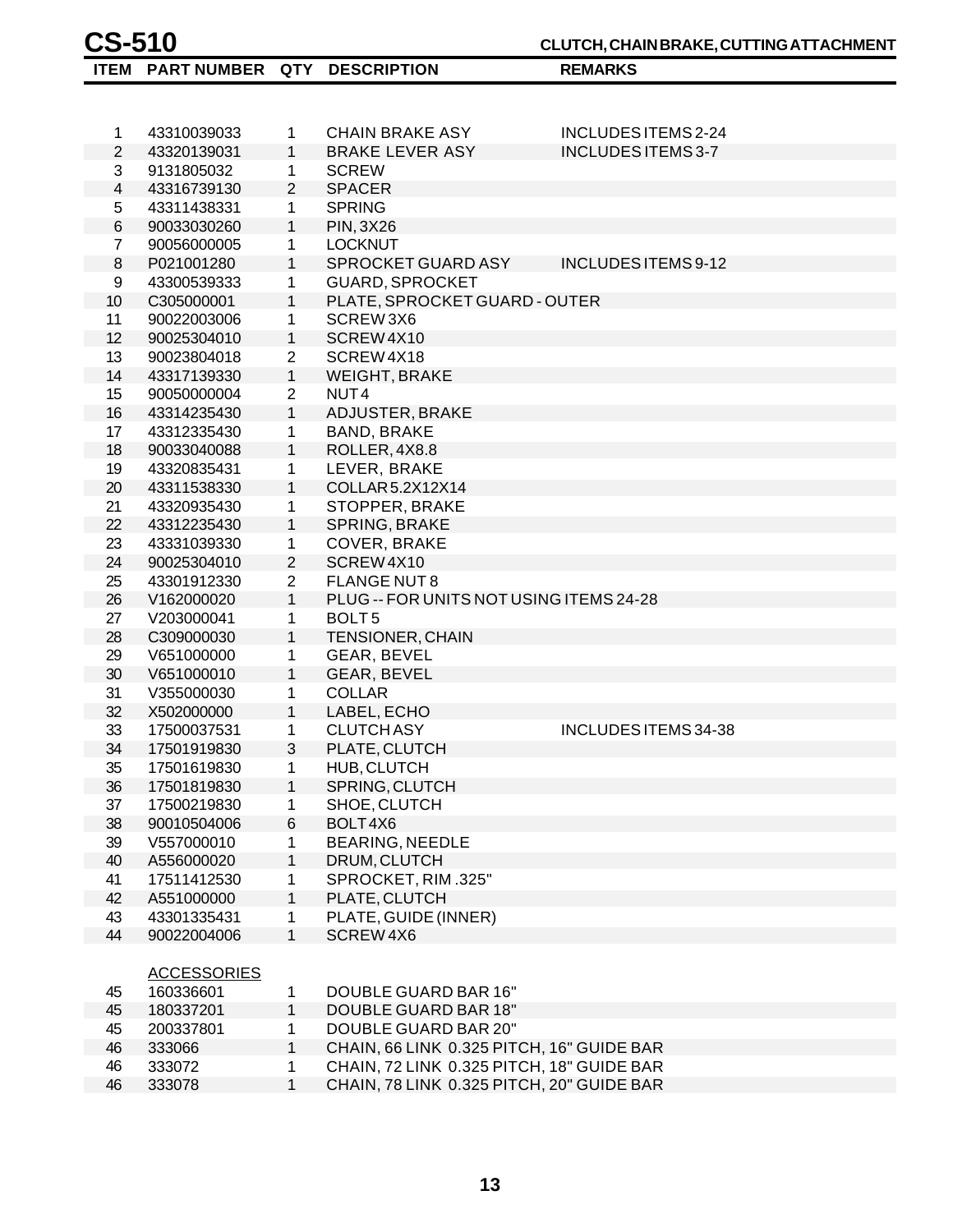